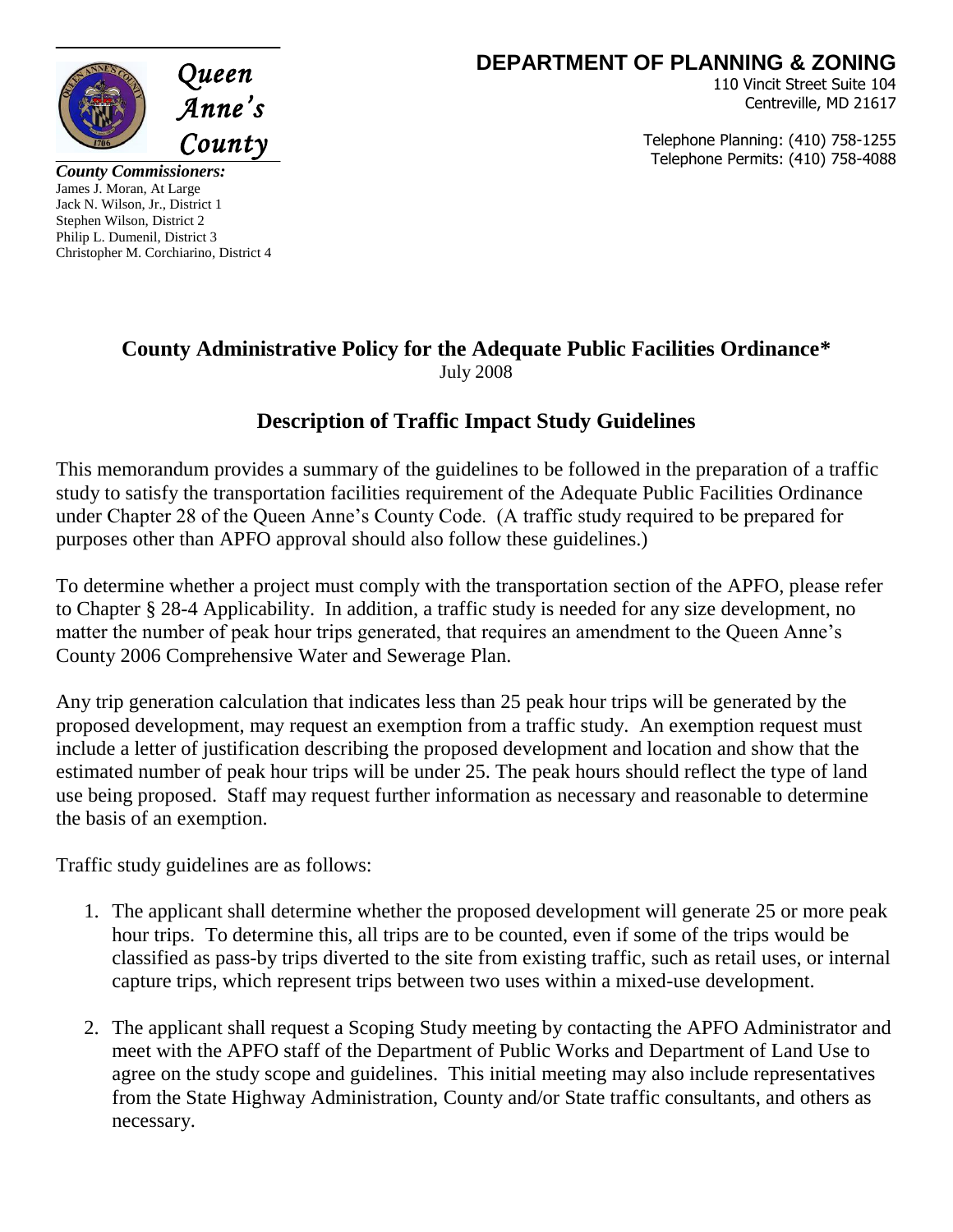- 3. The scope will include identification of:
	- a. Study area intersections and roadway links;
	- b. Approved or reasonably anticipated developments (background);
	- c. Traffic volume yearly growth factors (usually 2%);
	- d. Peak traffic hours that should be considered;
	- e. Funded roadway improvements that may be assumed in place;
	- f. Any other factors identified as pertinent to the proposed project.
- 4. The intersections designated for study are to be discussed with the applicant, however all intersections in the immediate vicinity of the proposed project will be included. If the project is in a growth area, intersections further from the project will be included based on reasonable trip distribution and traffic patterns. If the project is not in a growth area, the intersections included should reflect the point at which traffic accesses an arterial roadway and trips are dispersed beyond reasonable trip distribution calculations.
- 5. In general, background consists of reasonably anticipated developments, projects already approved but not yet built, and projects that have an APFO Determination of Adequacy with approved allocated capacity. The criteria for determining background are as follows and include:
	- a. Major subdivisions that are less than 90% complete, or over 5 units left;
	- b. Major site plans that are less than 90% complete, or not yet occupied;
	- c. APFO studies in the queue but not yet approved;
	- d. APFO studies approved, but no project submitted yet;
	- e. Minor site plans are not included, these will be calculated via the 2% growth rate, with the exception that any minor site plan in the Chesapeake Bay Business Park is included;
	- f. Minor subdivisions are not included, these will be calculated via the 2% growth rate;
	- g. Inactive projects are not in background unless a project has an approved APFO; and
	- h. Concept and Sketch plans are not included.
- 6. The peak traffic hours to be studied are generally the weekday commuter peak hours of 7:00 AM to 9:00 AM and 4:00 PM to 6:00 PM. However, staff may require analysis of other appropriate hours as necessary depending on the proposed land use(s)/project(s). Examples include later evening or Saturday hours for retail uses, earlier weekday hours for industrial uses or Sunday morning hours for institutional uses.
- 7. Funded roadway improvements to be included are those that are fully funded for construction by the public sector and those that are committed, anticipated or planned to be built by the private sector in a time frame that affects the stated anticipated build-out of the proposed project.
- 8. Existing traffic counts used in a study should be no more than one (1) year old. Staff will provide guidance as to the use of current existing or available traffic counts. Otherwise, new traffic counts will need to be conducted by the applicant. Traffic counts should reflect seasonal variations or other variables that are relational to the proposed location of the project.